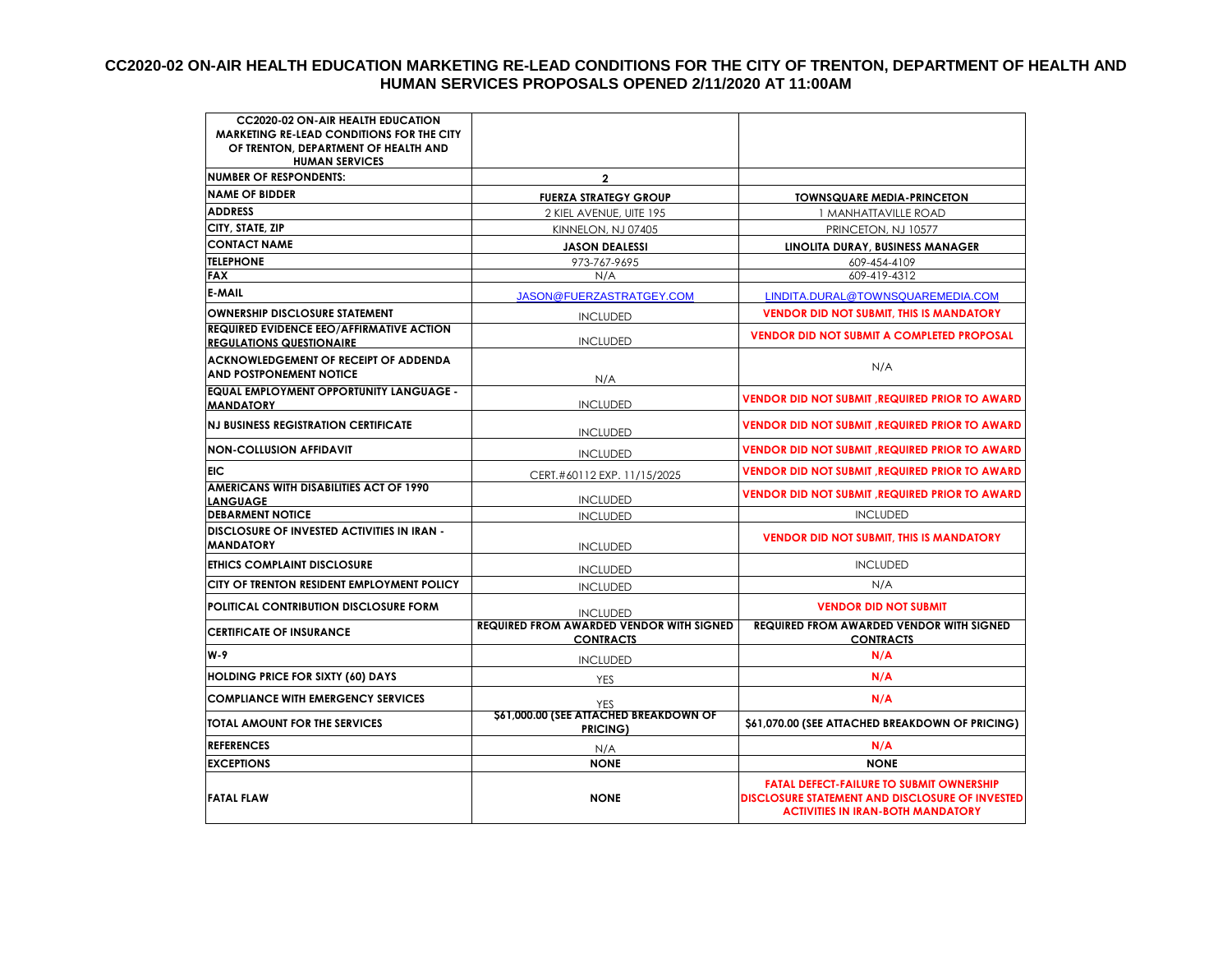City of Trenton | On-Air Health Education Marketing February 10 2020

#### **PROPOSAL VENDOR MUST COMPLETE**

The undersigned respondent declares that he/she has read the Notice of Request for Proposal, Instructions to Respondents, Affidavits and Scope of Services, Requirements, Evaluation Criteria attached, that he/she has determined the conditions affecting the proposal agrees, if this proposal is accepted, to furnish and deliver the following: FROM DATE OF AWARD TO JUNE 30, 2020

**TOTAL AMOUNT FOR THE SERVICES** 

# $S, 61,000,00$

STRATEGY GROUP

#### (SIGNATURE BY AUTHORIZED REPRESENTATIVE)

The undersigned is a Corporation, Partnership or Individual under the laws of the State of

<u> 1989 - John Stein, mars and de Brasilian (b. 19</u>

New Jersey having its principal office

at 2 Kiel Ave, Unit 195

COMPANY Fuerza Strategy Group

ADDRESS 2 Kiel Ave, Unit 195

ADDRESS Kinnelon, NJ 07405

FED. ID  $#$ 

NAME Jason DeAlessi Manuscriptus Annuscriptus Annuscriptus Annuscriptus Annuscriptus Annuscriptus Annuscriptus

TELEPHONE (973) 767-9695

FAX PARTICULAR PRODUCTS

E-MAIL jason@fuerzastrategy.com

DATE 2/10/20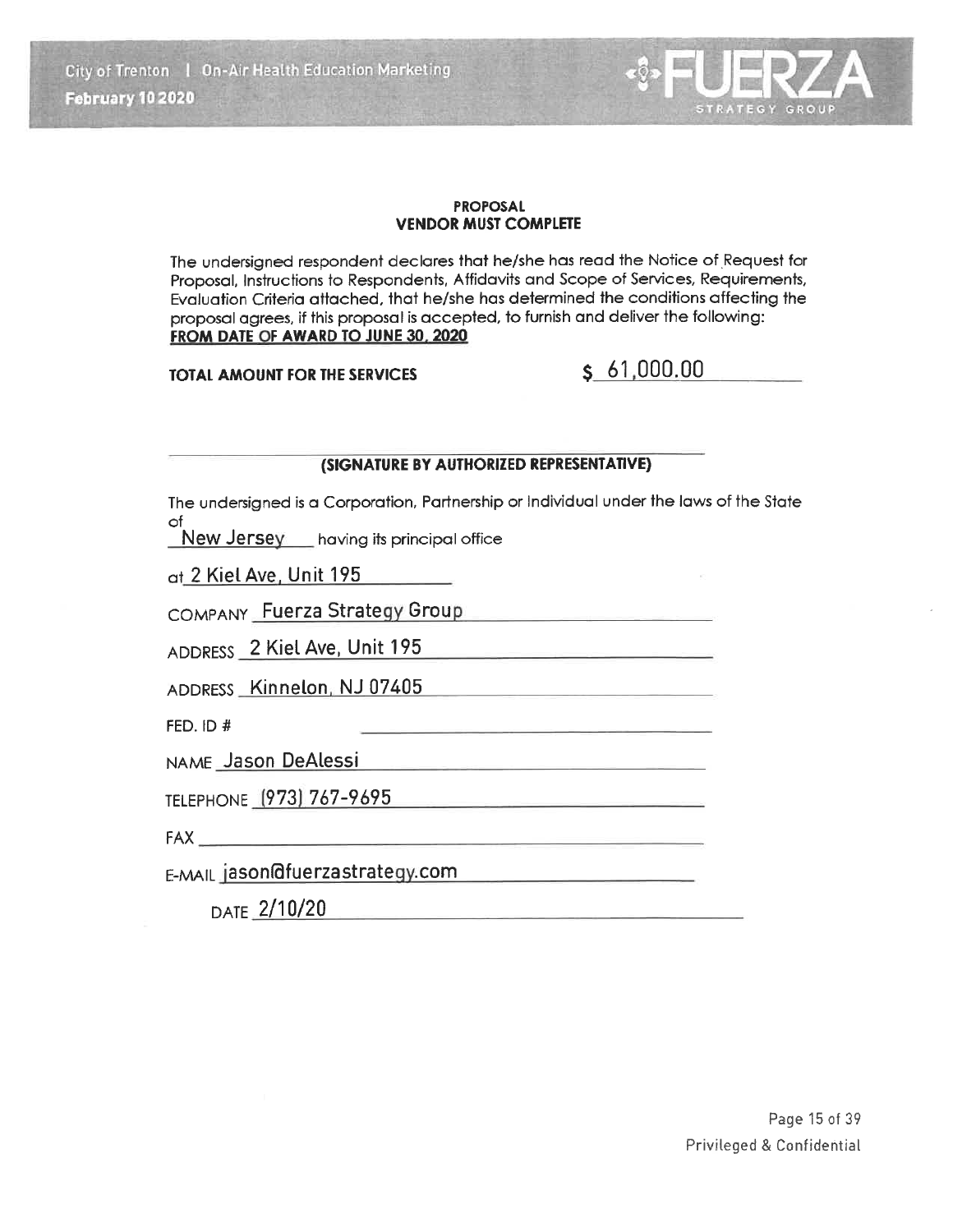

# **Scope of Work**

As a boutique firm, Fuerza is able to provide an unparalleled level of service and expertise to the City of Trenton. Our Managing Director's background in public health provides us with an understanding of the message, uniquely positioning us to deliver a superior product.

### **Marketing Commercials - \$42,500**

We propose a series of 30-second spots for television, as well as a series of 15- and 6-second bumpers that can be used digitally. All live action footage will be shot on one day amenable to both the City and Fuerza. We'll work in collaboration with the Department of Health throughout the entire production process - from script writing to ad delivery. We propose the following breakdown:

- · Production \$4,000
- Media Time \$36,000
- Media Buying Commission \$2,500

### Mercer County Event - \$2,000

We concur with the City's request for a Sponsorship role at the Mercer County Event. We will staff the booth and provide collateral materials aligned with the marketing commercials, website, and social media.

#### Community Event - \$4,500

We concur with the City's idea of developing a community event around this campaign. We will work in tandem with the Department of Health to not only develop ads promoting the event, but incorporate these ads within the overall marketing campaign.

#### **Website - \$2,500**

We will develop a simple, sleek website to house the information necessary. This site will have the same branding as the remainder of the campaign and feature assets as created.

#### Social Media - \$9,500

We propose both an organic and paid advertising approach to social media. Utilizing the same, yet somewhat different, assets for television, as well as other custom graphics we will manage social media accounts on Facebook, Instagram, and Medium. These accounts will integrate with the website and branding will be seamless across the entire campaign. For paid advertising, we propose a budget of \$5,000, which is included in the overall \$9,500.

## **Sample Creative Content**

A sample website similar to what we have proposed is available at FairDistrictsNJ.org.

Sample videos are available at Vimeo.com/FuerzaStrategy.

The following page has additional content created for digital assets. More assets are available on our website at FuerzaStrategy.com/Trenton.